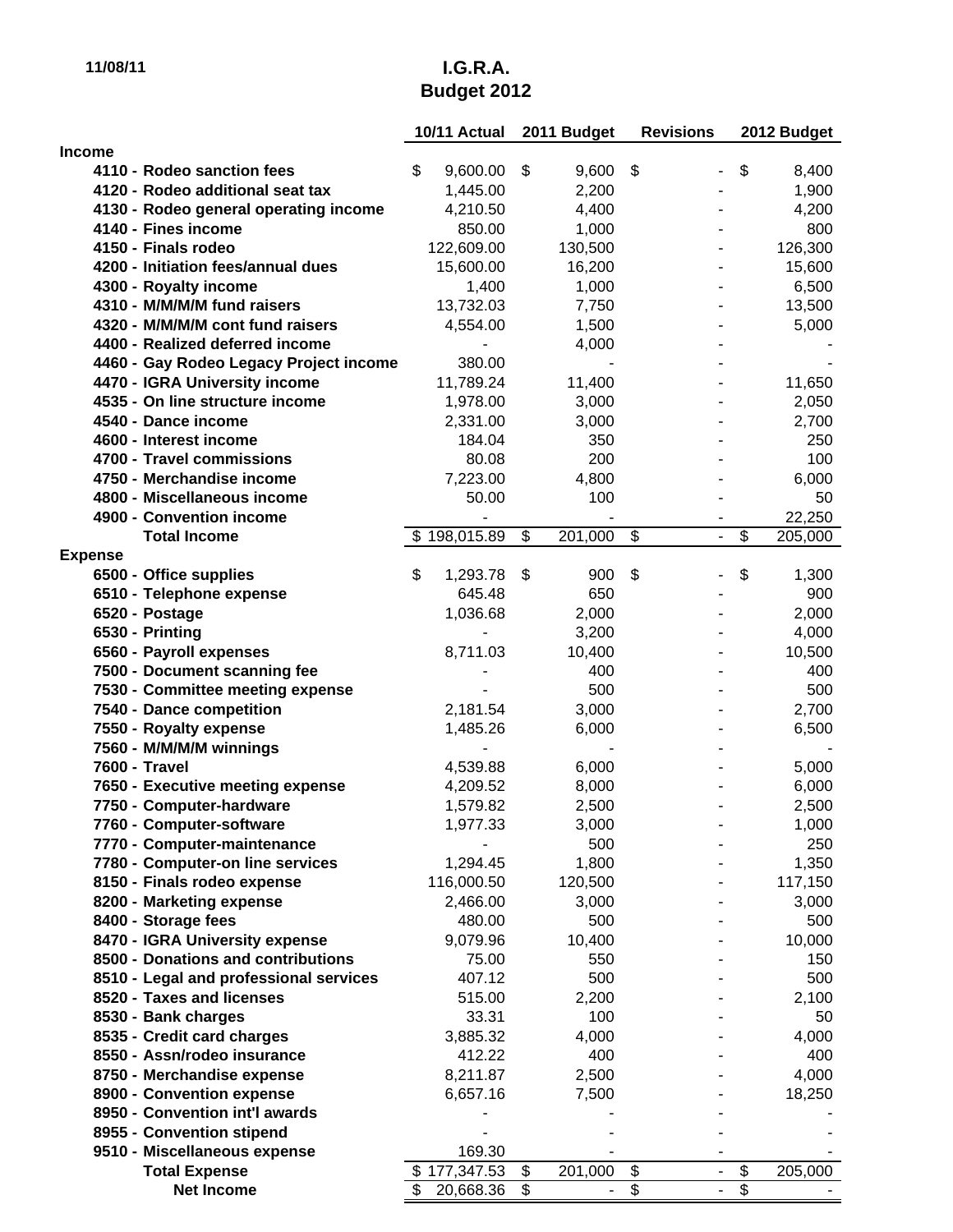#### **11/08/11 I.G.R.A. Convention Budget 2012**

|                                         | 10/11 Actual  |                          | 2011 Budget |              | <b>Revisions</b> |                          | 2012 Budget |        |
|-----------------------------------------|---------------|--------------------------|-------------|--------------|------------------|--------------------------|-------------|--------|
| 4900 - Convention Income                |               |                          |             |              |                  |                          |             |        |
| 4905 - Convention sponsorship           | \$            |                          | \$          |              | \$               | $\overline{\phantom{0}}$ | \$          | 5,000  |
| 4910 - Convention fund raisers          |               |                          |             |              |                  |                          |             |        |
| 4915 - Registration fees                |               |                          |             |              |                  |                          |             | 15,000 |
| 4920 - Late fees                        |               |                          |             |              |                  |                          |             |        |
| 4925 - Room commissions                 |               |                          |             |              |                  |                          |             | 2,250  |
| <b>Total Convention Income</b>          | $\frac{1}{2}$ | $\overline{\phantom{a}}$ | \$          | ۰.           | \$               | ٠                        | \$          | 22,250 |
| 8900 - Convention Expense               |               |                          |             |              |                  |                          |             |        |
| 8905 - Facility costs/conv registration | \$            | 1,200.00                 | \$.         | 1,000        | \$.              |                          | \$          |        |
| 8910 - Audio visual                     |               |                          |             |              |                  |                          |             | 4,000  |
| 8915 - Break expense                    |               |                          |             |              |                  |                          |             | 2,250  |
| 8920 - Luncheon expnese                 |               |                          |             |              |                  |                          |             | 8,250  |
| 8925 - Office equipment                 |               |                          |             |              |                  |                          |             | 1,000  |
| 8930 - Office supplies                  |               |                          |             |              |                  |                          |             | 500    |
| 8935 - Printing                         |               |                          |             |              |                  |                          |             | 500    |
| 8950 - Convention int'l awards          |               | 176.06                   |             | 1,500        |                  |                          |             | 1,750  |
| 8955 - Convention stipend               |               | 5,281.10                 |             | 5,000        |                  |                          |             |        |
| <b>Total Convention Expense</b>         | -S            | 6,657.16                 | \$          | 7,500        | \$               | ٠                        | \$          | 18,250 |
|                                         |               |                          |             |              |                  |                          |             |        |
| <b>Convention Net Income</b>            | \$            | $(6,657.16)$ \$          |             | $(7,500)$ \$ |                  |                          | Ъ           | 4,000  |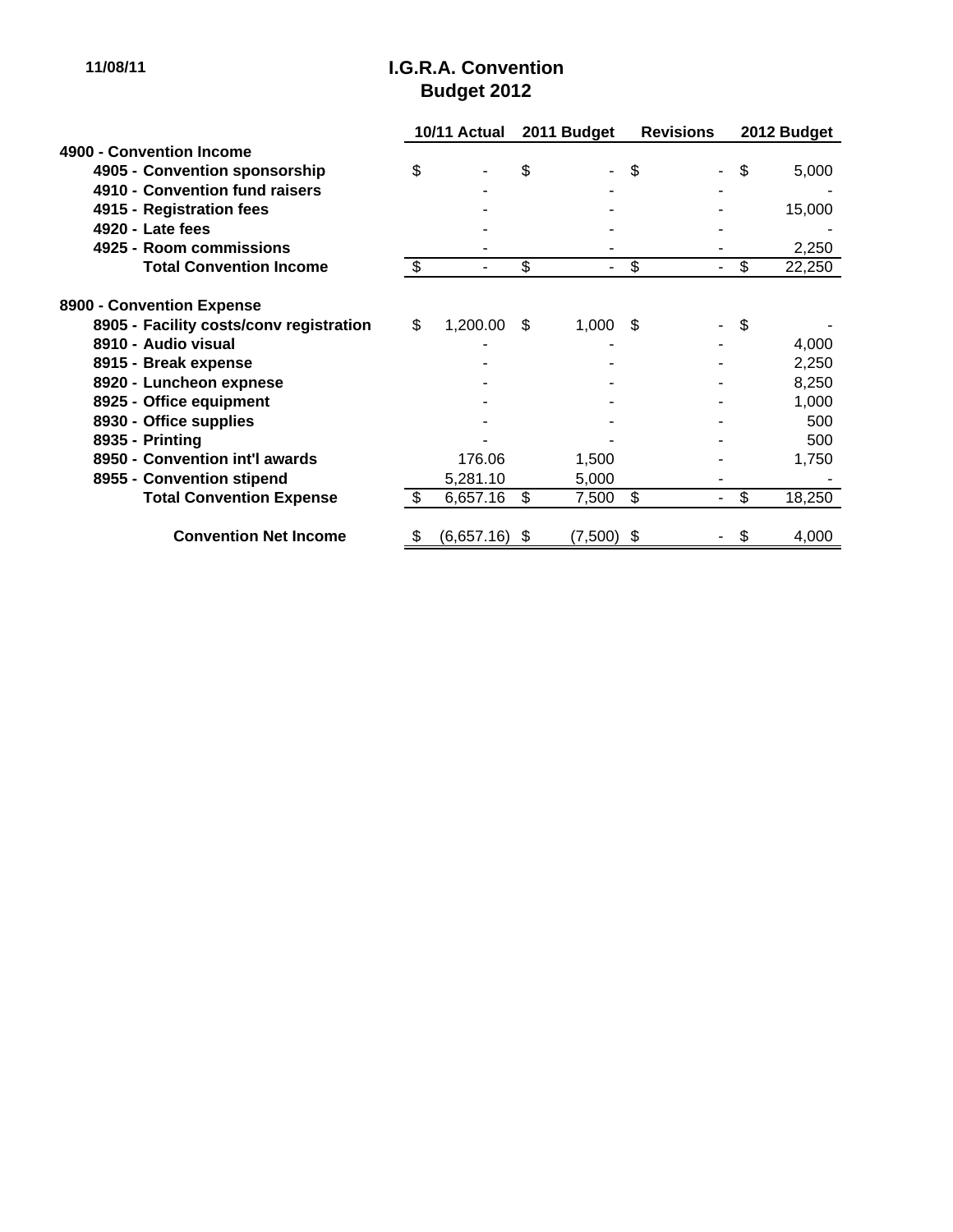# **11/08/11 I.G.R.A. Dance Budget 2012**

|                                      | 10/11 Actual |          | 2011 Budget |        | <b>Revisions</b> |    | 2012 Budget |       |
|--------------------------------------|--------------|----------|-------------|--------|------------------|----|-------------|-------|
| 4540 - Dance Income                  |              |          |             |        |                  |    |             |       |
| 4542 - Registration                  | \$           | 331.00   | - \$        | 500    | - \$             | ÷. | -\$         | 500   |
| 4544 - Sponsorship                   |              | 2,000.00 |             | 2,500  |                  |    |             | 2,200 |
| <b>Total Dance Income</b>            |              | 2,331.00 | S           | 3,000  | \$               |    |             | 2,700 |
| 7450 - Dance Expense                 |              |          |             |        |                  |    |             |       |
| 7541 - Advertising                   | \$           | ٠        | \$          |        | - \$             |    | - \$        |       |
| 7542 - Award buckles/ribbons         |              | 962.00   |             | 1,200  |                  |    |             | 1,000 |
| 7543 - Facility cost                 |              | 1.069.54 |             | 800    |                  |    |             | 1,100 |
| 7544 - Instructor/judge's honorarium |              | 150.00   |             | 900    |                  |    |             | 500   |
| 7545 - Supplies/printing             |              |          |             | 100    |                  |    |             | 100   |
| <b>Total Dance Expense</b>           |              | 2,181.54 | \$          | 3,000  | \$               |    | \$          | 2,700 |
| <b>IGRA Dance Net Income</b>         | \$           | 149.46   | - \$        | $\sim$ | \$               |    | \$          |       |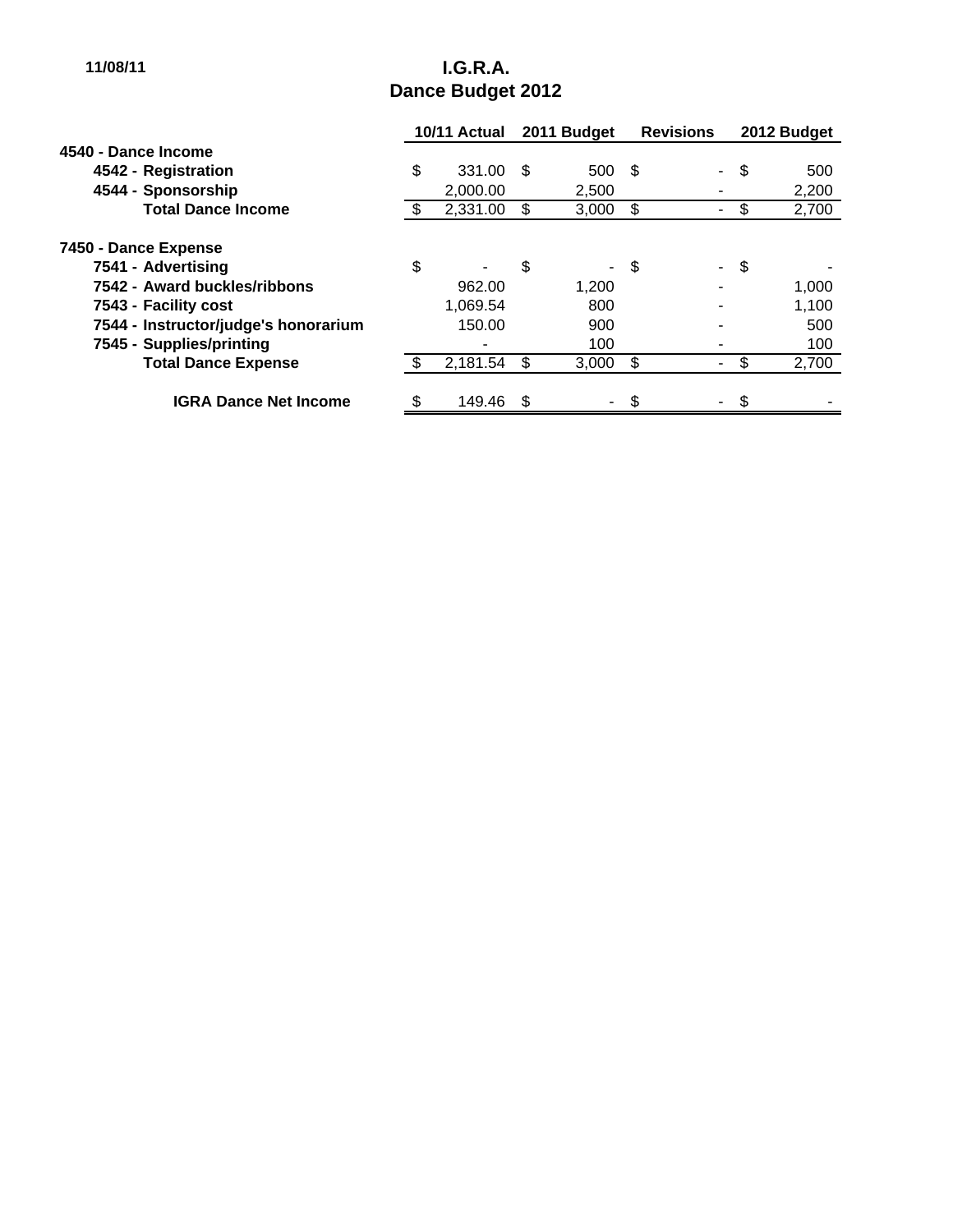# **11/08/11 I.G.R.A. Finals Budget 2012**

|                                   | 10/11 Actual    | 2011 Budget   | <b>Revisions</b>                   | 2012 Budget   |
|-----------------------------------|-----------------|---------------|------------------------------------|---------------|
| 4150 - Finals Rodeo Income        |                 |               |                                    |               |
| 4152 - Ad sales                   | \$<br>325.00    | \$            | \$<br>$\qquad \qquad \blacksquare$ | \$<br>1,000   |
| 4154 - Buckle sponsorship         | 13,943.00       | 10,000        |                                    | 12,000        |
| 4156 - Chute sponsorship          | 2,500.00        | 2,000         |                                    | 2,500         |
| 4158 - Finals sponsorship         | 18,000.00       | 26,500        |                                    | 20,000        |
| 4160 - Finals fund                | 15,666.00       | 16,000        |                                    | 16,000        |
| 4161 - Finals contestant fines    | 550.00          |               |                                    |               |
| 4162 - Gate sales                 | 16,555.00       | 22,500        |                                    | 18,000        |
| 4164 - Contestant entry fees      | 21,425.00       | 20,000        |                                    | 21,500        |
| 4165 - Contestant finals fees     | 23,046.00       | 22,000        |                                    | 23,000        |
| 4166 - Entertainment              | 1,225.00        | 2,500         |                                    | 2,000         |
| 4167 - BBQ/awards banquet         | 3,440.00        | 2,500         |                                    | 4,400         |
| 4169 - Donations                  | 438.00          | 500           |                                    |               |
| 4170 - Merch/shavings sales       | 1,788.00        | 2,000         |                                    | 1,500         |
| 4172 - Vendor sales               | 2,800.00        | 3,500         |                                    | 3,500         |
| 4175 - Stall income               | 908.00          | 500           |                                    | 900           |
| 4177 - Commissions                |                 |               |                                    |               |
| <b>Total Finals Rodeo Income</b>  | \$122,609.00    | \$<br>130,500 | \$<br>$\blacksquare$               | \$<br>126,300 |
|                                   |                 |               |                                    |               |
| 8150 - Finals Rodeo Expense       |                 |               |                                    |               |
| 8152 - Advertising                | \$<br>10,147.84 | \$<br>15,000  | \$                                 | \$<br>10,500  |
| 8154 - Ambulance                  | 1,040.00        | 1,200         |                                    | 1,100         |
| 8156 - Arena rental               | 4,654.00        | 7,500         |                                    | 4,700         |
| 8158 - Award buckles/saddles      | 8,788.00        | 4,000         |                                    | 6,700         |
| 8159 - Award ribbons              | 1,426.49        | 1,000         |                                    | 1,500         |
| 8162 - Contestant payout          | 44,371.00       | 42,000        |                                    | 45,000        |
| 8164 - Entertainment-talent       | 300.00          | 1,000         |                                    |               |
| 8165 - Entertainment-other        | 3,202.23        | 1,500         |                                    | 2,500         |
| 8166 - Equipment & supplies       | 1,647.04        | 2,000         |                                    | 1,500         |
| 8167 - BBQ/awards banquet expense | 4,400.00        | 2,500         |                                    | 4,400         |
| 8168 - Equipment rentals          | 1,387.00        | 4,500         |                                    | 1,700         |
| 8170 - Insurance                  |                 | 400           |                                    |               |
| 8172 - Merch/shavings expense     | 1,788.00        | 2,000         |                                    | 1,500         |
| 8174 - Travel/rooms               | 12,563.09       | 11,000        |                                    | 14,500        |
| 8175 - Parking/bus expense        | 15.00           | 400           |                                    |               |
| 8176 - Poster expense             |                 | 300           |                                    |               |
| 8177 - Vendor expense             | 738.00          | 2,000         |                                    | 1,000         |
| 8178 - Program expense            | 1,432.02        | 2,000         |                                    | 1,500         |
| 8179 - Ticketing expense          | 554.54          | 700           |                                    | 600           |
| 8180 - Security                   | 1,030.00        | 2,000         |                                    | 1,050         |
| 8182 - Stock contractor           | 11,180.00       | 12,000        |                                    | 11,500        |
| 8183 - Stall expense              | 4,250.00        | 4,500         |                                    | 4,800         |
| 8186 - Veterinarian               | 786.25          | 1,000         |                                    | 800           |
| 8187 - Ferrier expense            | 300.00          |               |                                    | 300           |
| 8188 - Miscellaneous expense      |                 |               | $\overline{\phantom{0}}$           | \$            |
| <b>Total Finals Rodeo Expense</b> | \$116,000.50    | \$<br>120,500 | \$                                 | 117,150       |
| <b>Finals Rodeo Net Income</b>    | 6,608.50<br>\$  | \$<br>10,000  | \$                                 | 9,150<br>\$   |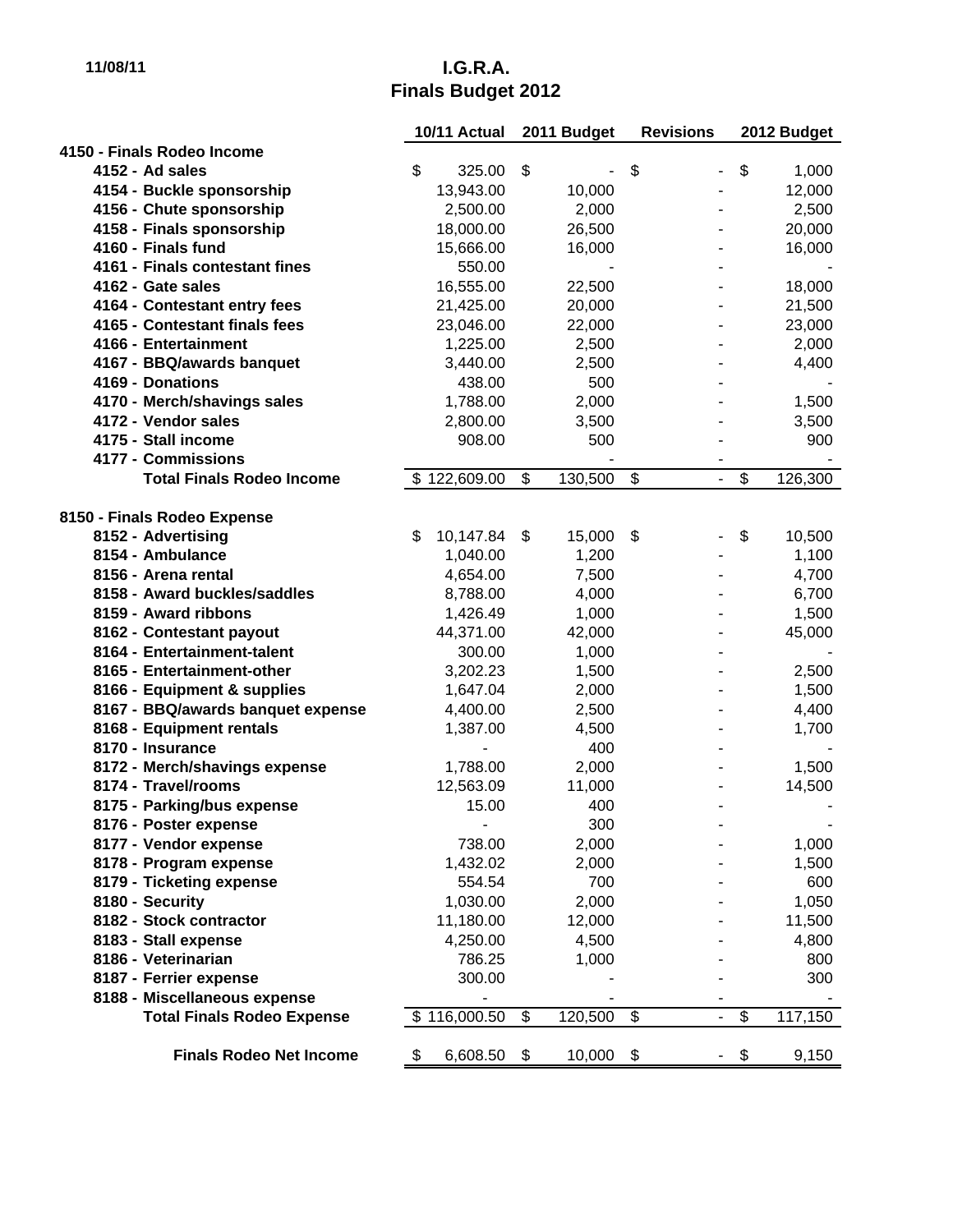# **11/08/11 I.G.R.A. Royalty Budget 2011**

|                                    | 10/11 Actual |            | 2011 Budget |            | <b>Revisions</b> |                          | 2012 Budget |       |
|------------------------------------|--------------|------------|-------------|------------|------------------|--------------------------|-------------|-------|
| 4300 - Royalty Income              |              |            |             |            |                  |                          |             |       |
| 4300 - M/M/M/M entry fees          | \$           | 1,400.00   | - \$        | 1,000      | - \$             | $\overline{\phantom{0}}$ | \$          | 1,500 |
| 4305 - Royalty sponsorship         |              |            |             |            |                  |                          |             | 5,000 |
| <b>Total Royalty Income</b>        |              | 1,400.00   | \$          | 1,000      | \$               |                          |             | 6,500 |
| 7500 - Royalty Expense             |              |            |             |            |                  |                          |             |       |
| 7550 - Royalty competition stipend | \$           | 1,485.26   | - \$        | 5,000      | -\$              | $\overline{\phantom{0}}$ | \$          |       |
| 7552 - Facility cost               |              |            |             |            |                  |                          |             | 500   |
| 7554 - Audio visual                |              |            |             |            |                  |                          |             | 1,500 |
| 7556 - Buckles/awards              |              |            |             |            |                  |                          |             | 1,500 |
| 7558 - Office supplies             |              |            |             |            |                  |                          |             | 500   |
| 7560 - M/M/M/M winnings/travel     |              |            |             | 1,000      |                  |                          |             | 2,500 |
| <b>Total Royalty Expense</b>       |              | 1,485.26   |             | 6,000      | \$               |                          | S           | 6,500 |
| <b>Net Royalty Income</b>          |              | (85.26) \$ |             | (5,000) \$ |                  |                          | \$          |       |